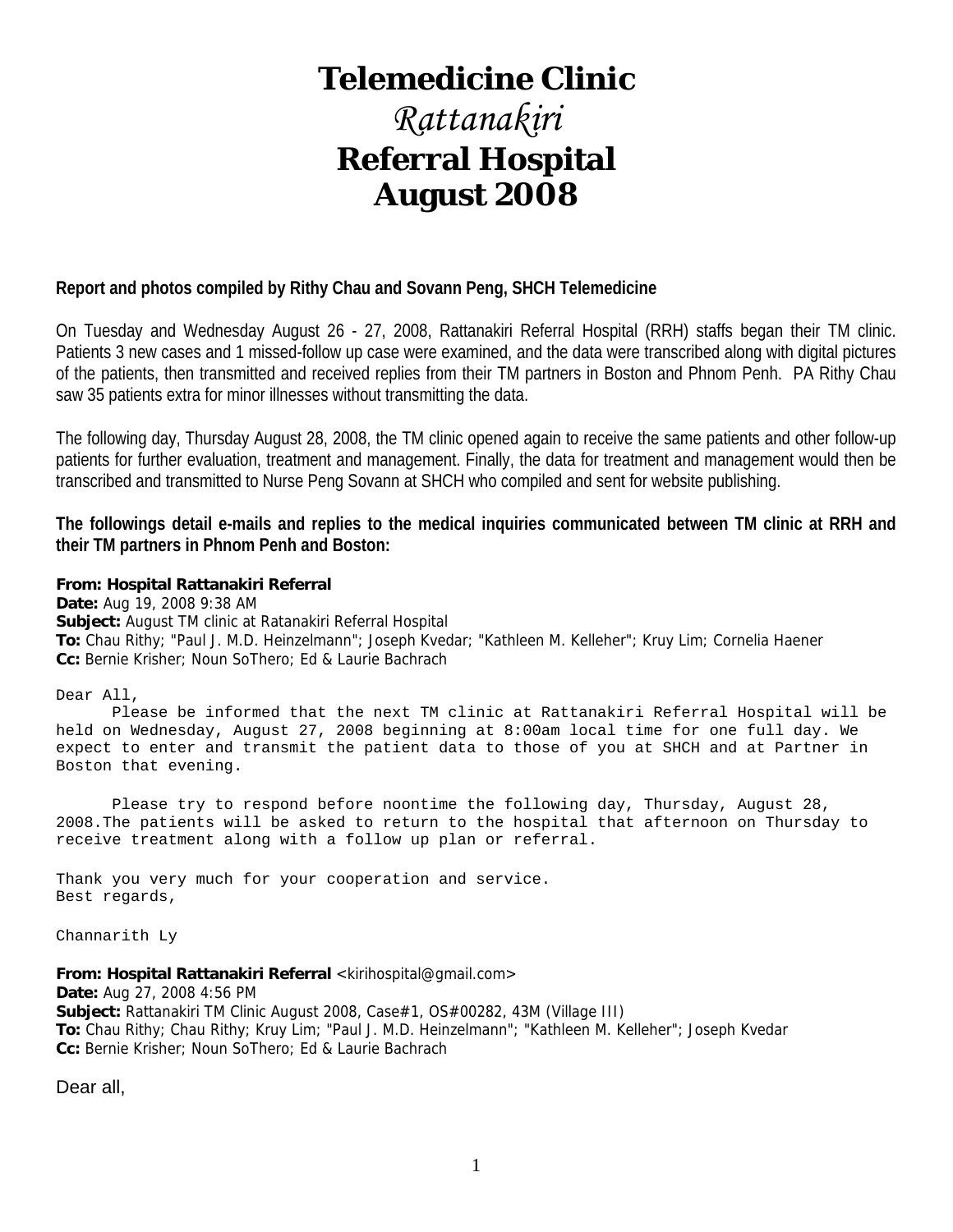Rattanakiri TM clinic for the August 2008, there are three new cases and one follow up. This is the case number 1, OS#00282, 43M and photo.

Best regards, Sovann

# **Rattanakiri Provincial Hospital Telemedicine Clinic with Sihanouk Hospital Center of HOPE and Partners in Telemedicine**



**Patient:** OS#00282 43y male Village III

**Chief Complaint:** Headache, blurred vision, Neck tension and swelling of upper eyelid and tension of both feet on and off for 5month

HPI: 43year old man presented with the headache, neck tension, blurred vision and swelling upper eyelid and tension of both feet. He was examined BP=

160/100mmHg and protein (+++). He was treated with atenolol 50mg 1t qd, furosemid 20mg 1/2t bid, KCl 600mg1t bid for 15day at private clinic,nowaday he has presented with swelling of upper eyeli d and tension of both feet, his symptoms are slighly relieved, no coma, no syncope, no fever.

**PMH/SH:** Unremarkable.

**Social Hx:** No smoking, no alcohol drinking

**Allergies:** NKDA

**Family Hx:** Unremarkable.

**ROS:** Unremarkable

**PE:** 

Vital Signs: BP: 150/100mmHg P: 88/mn R: 20/mn T: 37 Wt: 80kg

**General:** look stable

**HEEN:** No oropharyngeal lesion, pink conjunctiva, no itching

**Chest:** CTA billateraly, no rale, no ronchis, HRRR, no murmur

**Abdomen:** Soft, no distension, (+) BS

**MS/Neuro:** MS+5/5, motor and sensory intact, DTRs+2/4 Previous Lab/Studies: On August 1, 2008 UA: Protein+++

> Lab/Studies Result on 25/8/2008: A. UA: 1- Glucose negative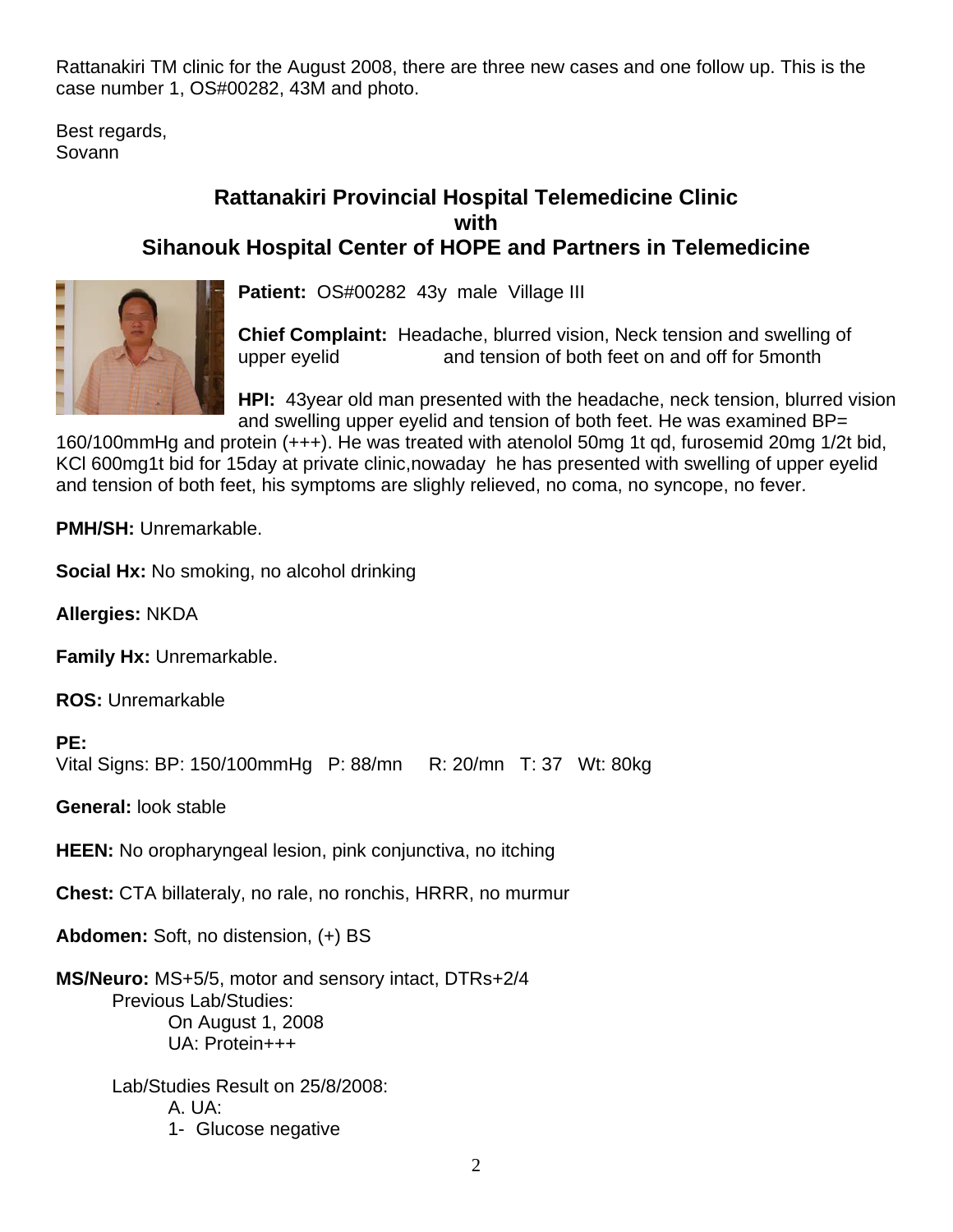- 2- Protein +
- B. Biochemistry:
- 1-Calcium=7.6mg/dl [8.1-10.4]
- 2- Total cholesterol =  $221.5$ mg/dl  $\leq 200$ mg/dl
- 
- 3- Creatinine  $=0.8$ mg/dl  $[0.6 1.1$ mg/dl
- 4- Glycemia =100.9mg/dl [75-115mg/dl]
- 5- Triglycerides=283.6mg/dl [60-165mg/dl]
- 6- CBC(WBC=7000/mm3,differencial counting; Eo=03,Ne=67,Ly=27,Mo=03

## **Assessment:**

1. HTN

## **Plan:**

- 1- HCTZ 25mg 1tb qd for 2 months
- 2- Do regular exercise
- 3- Draw blood for CBC, Lyte, BUN, Creat, Gluc, GT, Tot cholesterol at SHCH

Labs available locally: Hemoglobin, UA, Glucose, Stool Occult Blood, and Pregnancy Test

## **Specific Comments/Questions for Consultants: Do you agree with my assessment and plan?**

**Examined by: Dr Leng Sreng Date: August 27, 2008** 

Please send all replies to [kirihospital@gmail.com](mailto:kirihospital@gmail.com) and cc: to tmed rithy@online.com.kh

*The information transmitted in this e-mail is intended only for the person or entity to which it is addressed and may contain confidential and/or privileged material. Any review, retransmission, dissemination or other use of or taking of any action in reliance upon, this information by persons or entities other than the intended recipient is prohibited. If you received this e-mail in error, please contact the sender and delete material from any computer.*

**From:** Tan, Heng Soon,M.D. **Sent:** Wednesday, August 27, 2008 3:03 PM **To:** Fiamma, Kathleen M. **Subject:** RE: Rattanakiri TM Clinic August 2008, Case#1, OS#00282, 43M (Village III)

This 43 year old man presents with moderately severe hypertension, facial and ankle swelling for 5 months associated with normal renal function, proteinuria without hematuria, elevated lipids and normal blood sugar.

Nephrotic syndrome is defined as loss of more than 3.5 g protein in urine daily. It is associated with low serum albumin, elevated blood lipids causing body edema. However, if hypertension is present, a glomerulonephritis is likely to be present as well. Although the urine dipstick did not show any blood, urine microscopy would be important to look for red cells or white cell casts to rule out an active glomerulonephritis.

Minimal change disease is a common primary cause of nephrotic syndrome in children but less so in adults. Once hypertension is present together with nephrotic syndrome, one should consider post streptococcal glomerulonephritis in both children and adults. Was his illness preceded by a sore throat? Other primary glomerulonephritis that can cause hypertension and nephrotic syndrome would be focal segmental glomerulosclerosis, membranous glomerulonephritis or membranoproliferative glomerulonephritis though the latter would be associated with impaired renal function.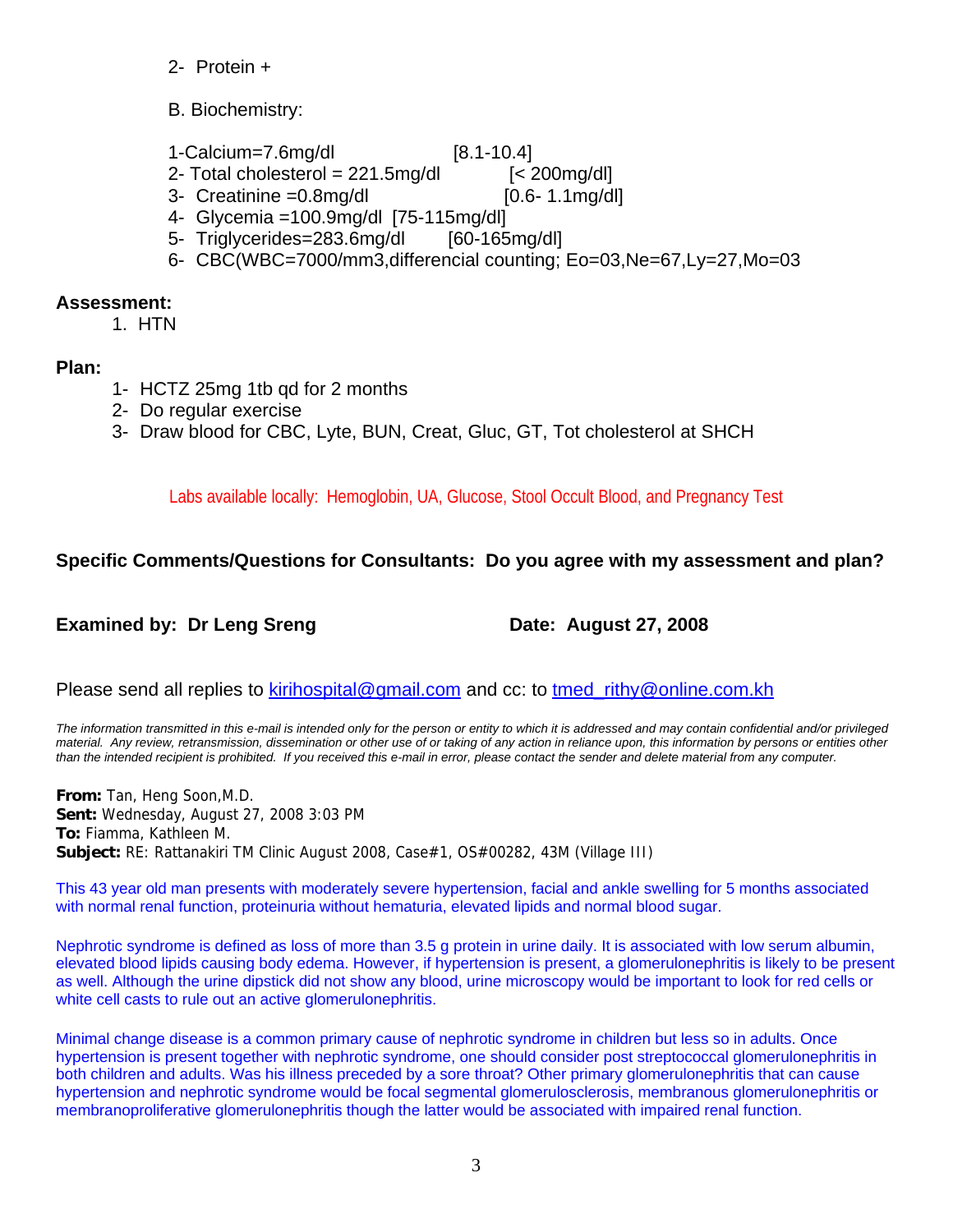Of the secondary causes of nephrotic syndrome and hypertension, diabetes nephropathy is common, though unlikely in this patient because his blood sugar is normal. Membranous GN may be associated with chronic hepatitis B, systemic lupus [more commonly in women], sarcoidosis, syphilis and drugs/toxins. Has he been using herbal medicines? Focal segmental GN may be associated with HIV infection, diabetes, hypertension. Minimal change nephropathy may be associated with lymphoma. Other secondary causes include Henoch Scholein vasculitis and amyloidosis.

His work up should include serum albumin, fasting blood sugar, ESR, urine microscopy, 24 hour urine for protein, ASO titers and throat culture for recent streptococcal infection, Hepatitis B antigen, HIV, ANA anti-nuclear antibody, RPR for syphilis. Renal ultrasound can exclude large kidneys from amyloidosis. Chest x-ray may exclude pulmonary sarcoidosis. What he really needs is a renal biopsy to confirm glomerulonephritis.

Moderately severe hypertension with nephrotic syndrome needs to be treated initially with furosemide 20 mg, KCL 20 meq and lisinopril 10 mg daily. A high protein diet may reduce edema. Once glomerulonephritis is confirmed, prednisone may

HS

#### **From: Hospital Rattanakiri Referral**

**Date:** Aug 27, 2008 5:03 PM **Subject:** Rattanakiri TM clinic August 2008, Case#2, SM#00283, 39F (Village VI) **To:** Chau Rithy; Kruy Lim; "Paul J. M.D. Heinzelmann"; "Kathleen M. Kelleher"; Joseph Kvedar **Cc:** Bernie Krisher; Noun SoThero; Ed & Laurie Bachrach

Dear all,

This is case number 2, SM#00283, 39F and photo.

be considered for the steroid responsive glomerulonephritis.

Best regards, Sovann

# **Rattanakiri Provincial Hospital Telemedicine Clinic with Sihanouk Hospital Center of HOPE and Partners in Telemedicine**



**Patient:** SM#00283 39F Village VI

**Chief Complaint:** general Itching of body and polyuria on and off for 2years

**HPI:** 39y femal present with general itching of body and polyuria. She was examed the blood show triglyceride 321mg/dl and she was treated with Lipanthyl 300mg 1tb bid for 20day, Cetirizine 10mg 1tb qd, Genta creame, metronidazol 250mg 2tb bid for 5day , ketoconazol 200mg 1tb bid 5day, nowaday she came to us

with symptom red scratched itching with swelling on skin and epigastric pain on and off.

**PMH/SH:** unremarkable

**Social/ Hx:** no smoking , no alcohol drinking

**Allregies:** NKDA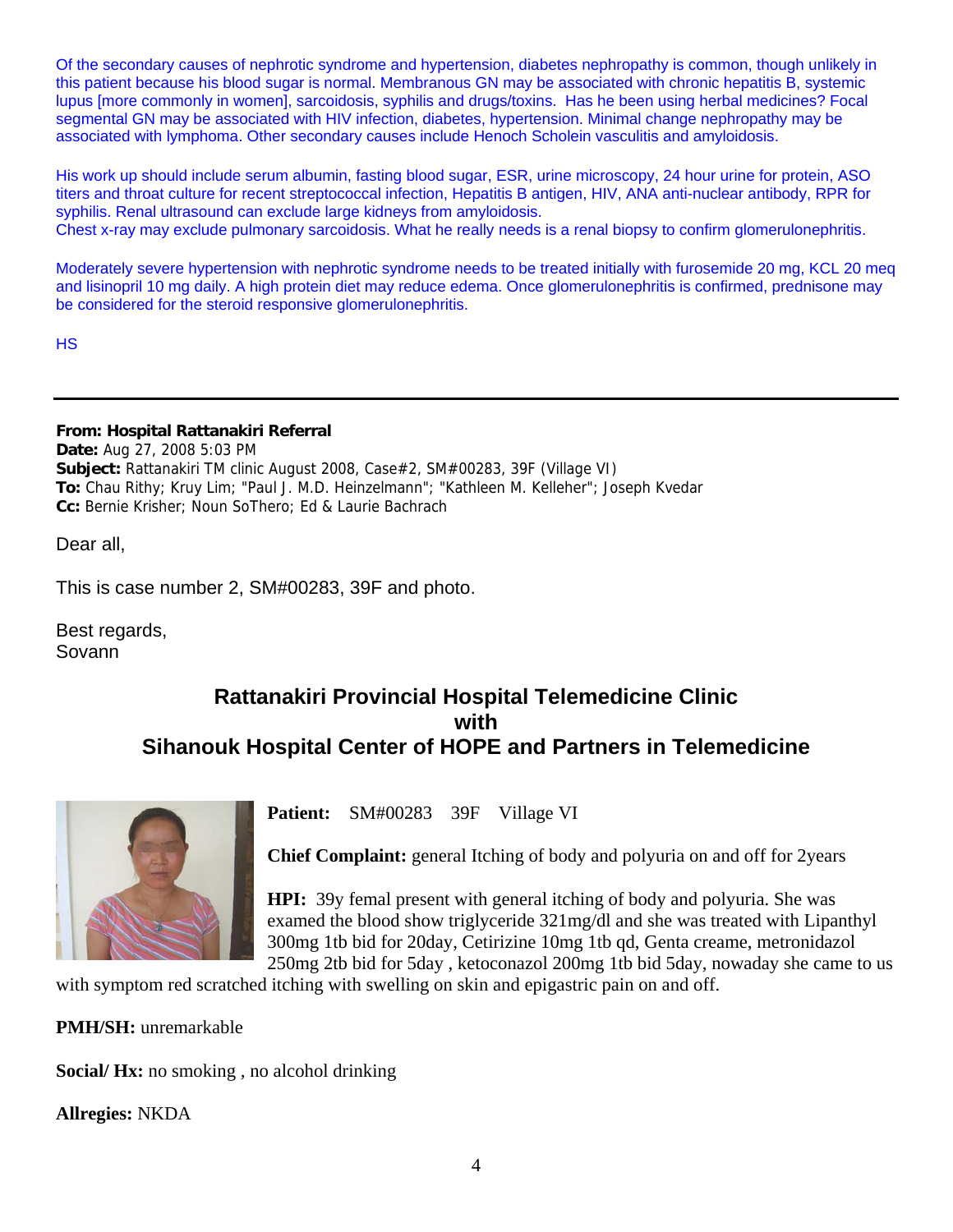#### **Family Hx:** unremarkable

**ROS:** Red scratched itching with swelling on skin

#### **PE:**

**Vital signs:** BP: 80/60mmHg P: 80/mn R:20/mn T: 37 Wt:51.5kg

**General:** look stable

**HEEN:** no oropharyngeal lesion, pink conjunctiva, no itching

**Chest:** CTA bilaterally, no rale, no ronchis, HRRR no murmur

**Abdomen:** soft, no distension, (+)BS

**MS/Neuro:** MS +5/5 , motor and sensory intact, DTRs +2/4

#### **Lab/studies Requests:**

|              | On August 25, 2008 |                                 |
|--------------|--------------------|---------------------------------|
|              | Gluc $=98.8$       | $[75 - 115]$                    |
| Creat $=0.8$ |                    | $[0.5 - 0.9]$                   |
|              | $Calcium=8.0$      | $[8.1 - 10.4]$                  |
|              | Total chole=130.7  | [>200]                          |
|              | SGPT $=33.5$       | $\left[ \leq 32 \right]$        |
|              | $SGOT = 20.9$      | $\left[\right]$ $\left[\right]$ |

#### **Assessment:**

1. Urticaria

2. Dyspepsia

#### **Plan:**

- 1. Cetirizine 10mg 1tab qd for one week
- 2. Al(OH)3 500mg 1tab qd for one week

Labs available locally: Hemoglobin, UA, Glucose, Stool Occult Blood, and Pregnancy Test

#### **Specific Comments/Questions for Consultants: Do you agree with my assessment and plan?**

## **Examined by: Nurse Sovann Peng Date: August 27, 2008**

Please send all replies to [kirihospital@gmail.com](mailto:kirihospital@gmail.com) and cc: to tmed rithy@online.com.kh

*The information transmitted in this e-mail is intended only for the person or entity to which it is addressed and may contain confidential and/or privileged material. Any review, retransmission, dissemination or other use of or taking of any action in reliance upon, this information by persons or entities other than the intended recipient is prohibited. If you received this e-mail in error, please contact the sender and delete material from any computer.*

**From: Fiamma, Kathleen M. Date:** Aug 28, 2008 7:54 PM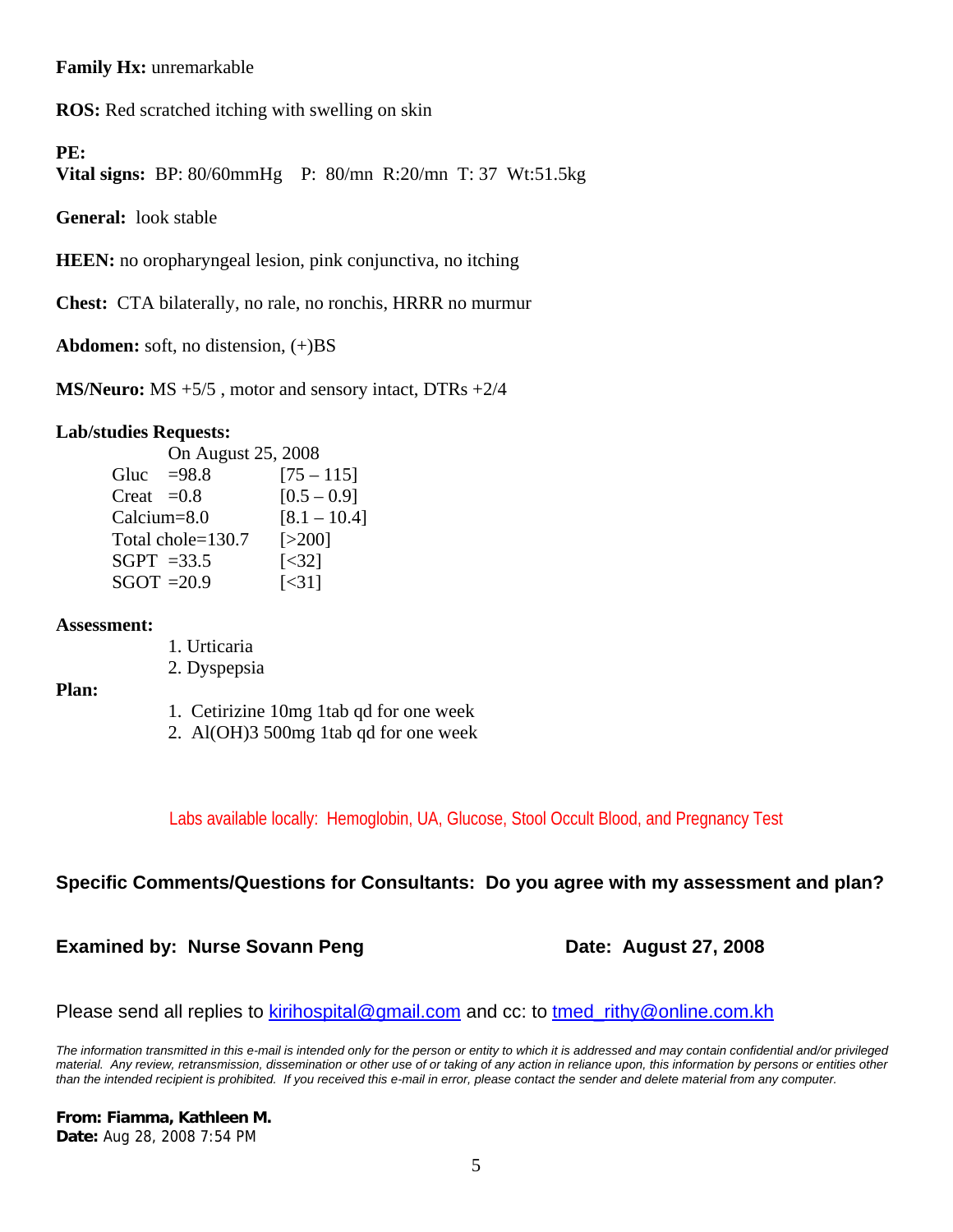**Subject:** FW: Rattanakiri TM clinic August 2008, Case#2, SM#00283, 39F (Village VI) **To:** kirihospital@gmail.com **Cc:** tmed\_rithy@online.com.kh

39 year old woman has recurrent generalized body itching for 2 years with normal blood sugar, liver and kidney function. She is taking fenofibrate for elevated trigylcerides. Did the itching start after she started fenofibrate therapy? The facial skin was erythematous, looking possibly like a photosensitivity reaction. If fenofibrate [Lipanthyl] is a possible cause, discontinue the drug. Based on the available history, exam and photo, I can't arrive at any specific diagnosis.

The rash is not described as urticaria. Certainly idiopathic urticaria is a common cause of recurrent generalized pruritus associated with an urticarial rash. If the rash is a scaly rash, then atopic dermatitis should be considered. Pruritus without a rash is most commonly due to dry skin or ichthyosis, but more serious less common causes of itch without rash include renal failure, thyroid disorders, cutaneous or systemic lymphoma or polycythemia vera.

I enclose a few tables for your reference.

**HS** 

- **[Drug reaction](http://www.wrongdiagnosis.com/medical/drug_reaction.htm)**
- **Allergy**
- [Renal failure](http://www.wrongdiagnosis.com/k/kidney_failure/intro.htm)
- **[Sunburn](http://www.wrongdiagnosis.com/s/sunburn/intro.htm)**
- [Dry skin](http://www.wrongdiagnosis.com/d/dry_skin/intro.htm)
- **[Dermatitis](http://www.wrongdiagnosis.com/d/dermatitis/intro.htm)**
- [www.wrongdiagnosis.com/sym/](http://www.wrongdiagnosis.com/sym/generalized_pruritus.htm)**generalized**\_**pruritus**.htm

| <b>Inflammatory</b>                    | <b>Infections and Infestations</b> | <b>Neoplastic</b>                                |
|----------------------------------------|------------------------------------|--------------------------------------------------|
| Urticaria                              | <b>Scabies</b>                     | Cutaneous T-Cell lymphoma<br>(Mycosis fungoides) |
| Dermatitis herpetiformis               | Pediculosis                        |                                                  |
| Pemphigoid                             | Dermatophytosis                    |                                                  |
| Lichen planus                          |                                    |                                                  |
| Atopic eczema                          |                                    |                                                  |
| Irritant contact dermatitis            |                                    |                                                  |
| Allergic contact dermatitis            |                                    |                                                  |
| Asteatoic dermatitis (dry skin)        |                                    |                                                  |
| Mastocytosis<br>(urticaria pigmentosa) |                                    |                                                  |
| Lichen simplex chronicus               |                                    |                                                  |
| <b>Psoriasis</b>                       |                                    |                                                  |
| <b>Miliaria</b>                        |                                    |                                                  |

#### **Skin Disorders Associated With Pruritus\***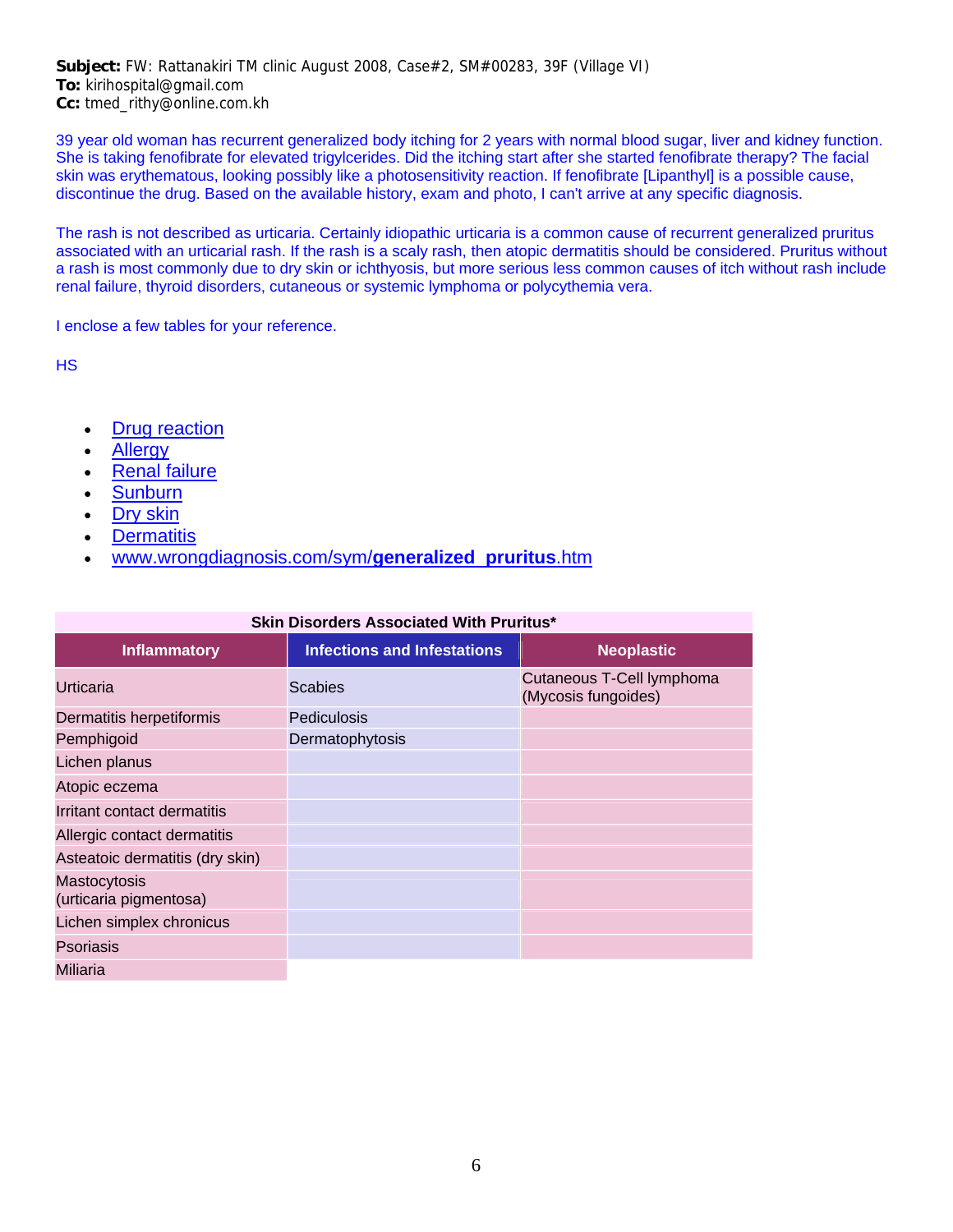#### Table 3:

| <b>Systemic Causes of Generalized Pruritus</b>                                                                                       |                                                                                                                                                                                                                                                                                                                                                                                                                                                                                                                                                                                                            |  |  |
|--------------------------------------------------------------------------------------------------------------------------------------|------------------------------------------------------------------------------------------------------------------------------------------------------------------------------------------------------------------------------------------------------------------------------------------------------------------------------------------------------------------------------------------------------------------------------------------------------------------------------------------------------------------------------------------------------------------------------------------------------------|--|--|
| <b>Systemic Causes of Generalized Pruritus</b>                                                                                       | <b>Other Disease/Conditions</b><br><b>Associated With Pruritus</b>                                                                                                                                                                                                                                                                                                                                                                                                                                                                                                                                         |  |  |
| Uremia<br>$\bullet$<br>Cholestasis<br>Hodgkin's disease<br>$\bullet$<br>Other lymphomas<br>$\bullet$<br>Hyperthyroidism<br>$\bullet$ | Hypothyroidism<br>$\bullet$<br>Iron deficiency anemia<br>$\bullet$<br>Systemic carcinoma<br>Diabetes mellitus<br>$\bullet$<br>(questionable; perhaps localized)<br>Leukemia<br>$\bullet$<br>Polycythemia vera<br>$\bullet$<br><b>HIV</b> infection<br><b>Brain abscess</b><br>$\bullet$<br>Multiple sclerosis<br>$\bullet$<br>Drug hypersensitivity<br>$\bullet$<br>Psychogenic<br>$\bullet$<br>Pregnancy<br>$\bullet$<br>Aging (senile pruritus)<br>$\bullet$<br>Postmenopause<br>$\bullet$<br>Multiple myeloma<br>$\bullet$<br>Sjogren's syndrome<br>$\bullet$<br>Carcinoid syndrome<br>Dumping syndrome |  |  |

[www.clevelandclinicmeded.com/diseasemanagement/dermatology/](http://www.clevelandclinicmeded.com/diseasemanagement/dermatology/)**pruritus**/**pruritus**.htm

The most frequent internal diseases associated with generalized pruritus are shown in Table 1. Dry skin (asteatosis, xerosis) as well as excessive bathing may provoke pruritus, especially in old individuals. In such cases the itch can be triggered by mechanical or osmotic mechanisms (26,27). Pruritus is a frequent and important symptom of various systemic disorders (28-30). Skin disorders characterized by itching are beyond the scope of this review.

Table 1. Conditions associated with pruritus

| Chronic renal failure    | Sclerosis multiplex     |
|--------------------------|-------------------------|
| Patients on hemodialysis | <b>Stroke</b>           |
| Intrahepatic cholestasis | Psychogenic states      |
| Posthepatic cholestasis  | Delusion of parasitosis |
| Pregnancy                | Lymphoma                |
| Drug-induced cholestasis | <b>Mastocytosis</b>     |
| Polycythemia vera        | <b>Brain tumors</b>     |
| Iron-deficiency anemia   | <b>AIDS</b>             |
| Hyperthyroidism          | Systemic parasitosis    |
| Myxedema                 | Sjögren's syndrome      |
| Diabetes mellitus        | Drug eruptions          |
|                          |                         |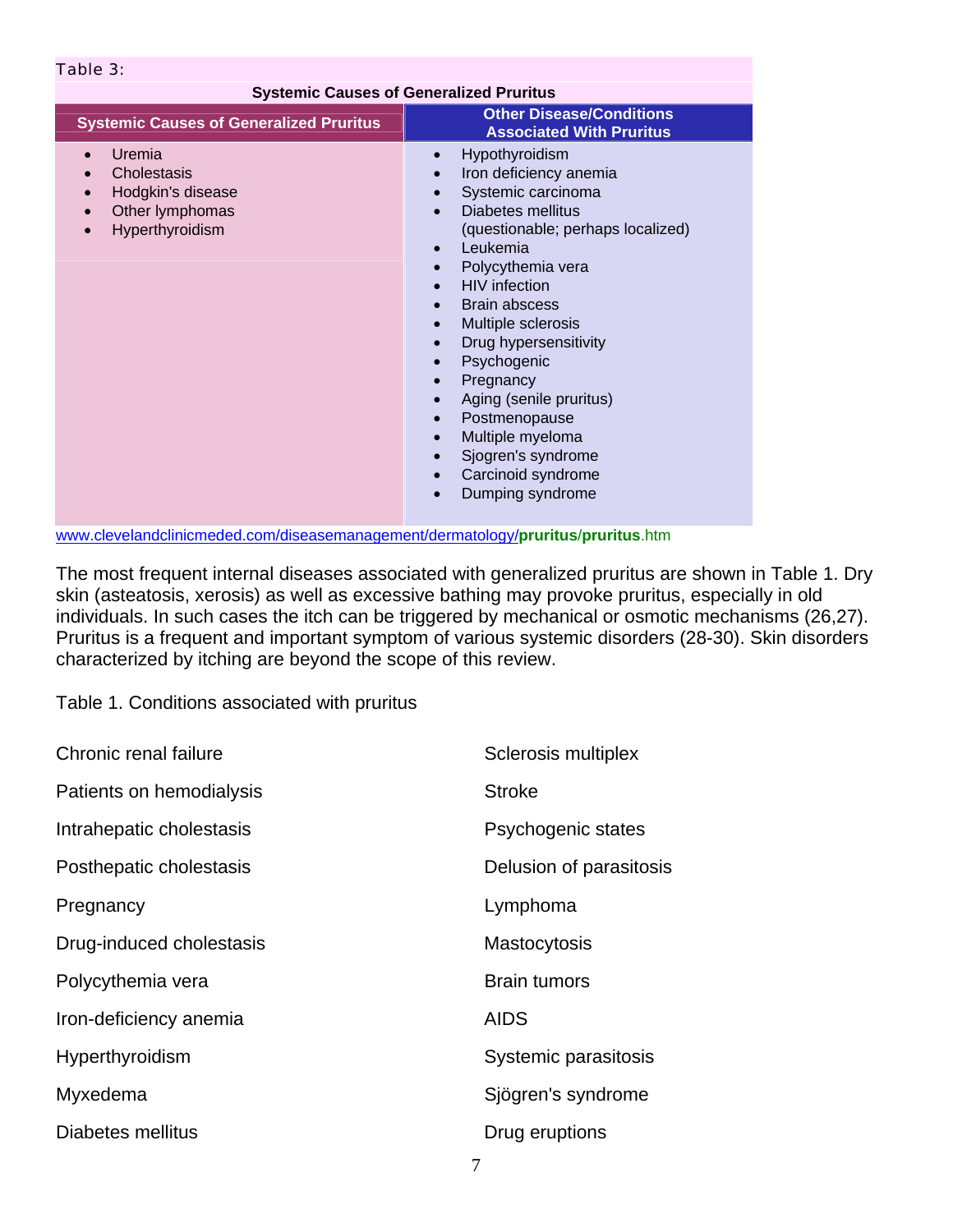**From: Hospital Rattanakiri Referral Date:** Aug 27, 2008 5:06 PM **Subject:** Rattanakiri TM clinic August 2008, Case#3, SL#00284, 38F (Village VI) **To:** Chau Rithy; Kruy Lim; Cornelia Haener; "Paul J. M.D. Heinzelmann"; "Kathleen M. Kelleher"; Joseph Kvedar **Cc:** Bernie Krisher; Noun SoThero; Ed & Laurie Bachrach

Dear all,

This is case number 3, SL#00284, 38F and photos.

Best regards, Sovann

# **Rattanakiri Provincial Hospital Telemedicine Clinic with Sihanouk Hospital Center of HOPE and Partners in Telemedicine**



**Name/Age/Sex/Village: SL#00284, 38F (Village VI)** 

**Chief Complaint (CC):** Neck mass x 5y

**History of Present Illness (HPI):** 38F came to us complaining of neck mass. Five years ago after her third baby delivery, she noticed a small mass about 2x3cm on anterior neck and neck tension, palpitation. She went to Kampong

Cham hospital and diagnosed her with thyroid problem and treated her with some medicine (unknown name) for her fast heart beat and her thyroid problem for a week. She didn't go for follow up and bought medicine from pharmacy when the symptoms presented. She denied tremor, heat intolerance, weight loss, constipation, diarrhea.

**Past Medical History (PMH):** Unremarkable

**Family History:** None

**Social History:** No smoking, drinking alcohol during delivery, 3 children

**Current Medications:** None

**Allergies:** NKDA

**Review of Systems (ROS):** Normal appetite, no fever, no cough, no chest pain, Regular period, Last menstrual period on August 12, 2008

#### **PE:**

 **Vitals: BP:116/78 P: 91 R: 20 T: 37o C Wt: 54Kg**

8

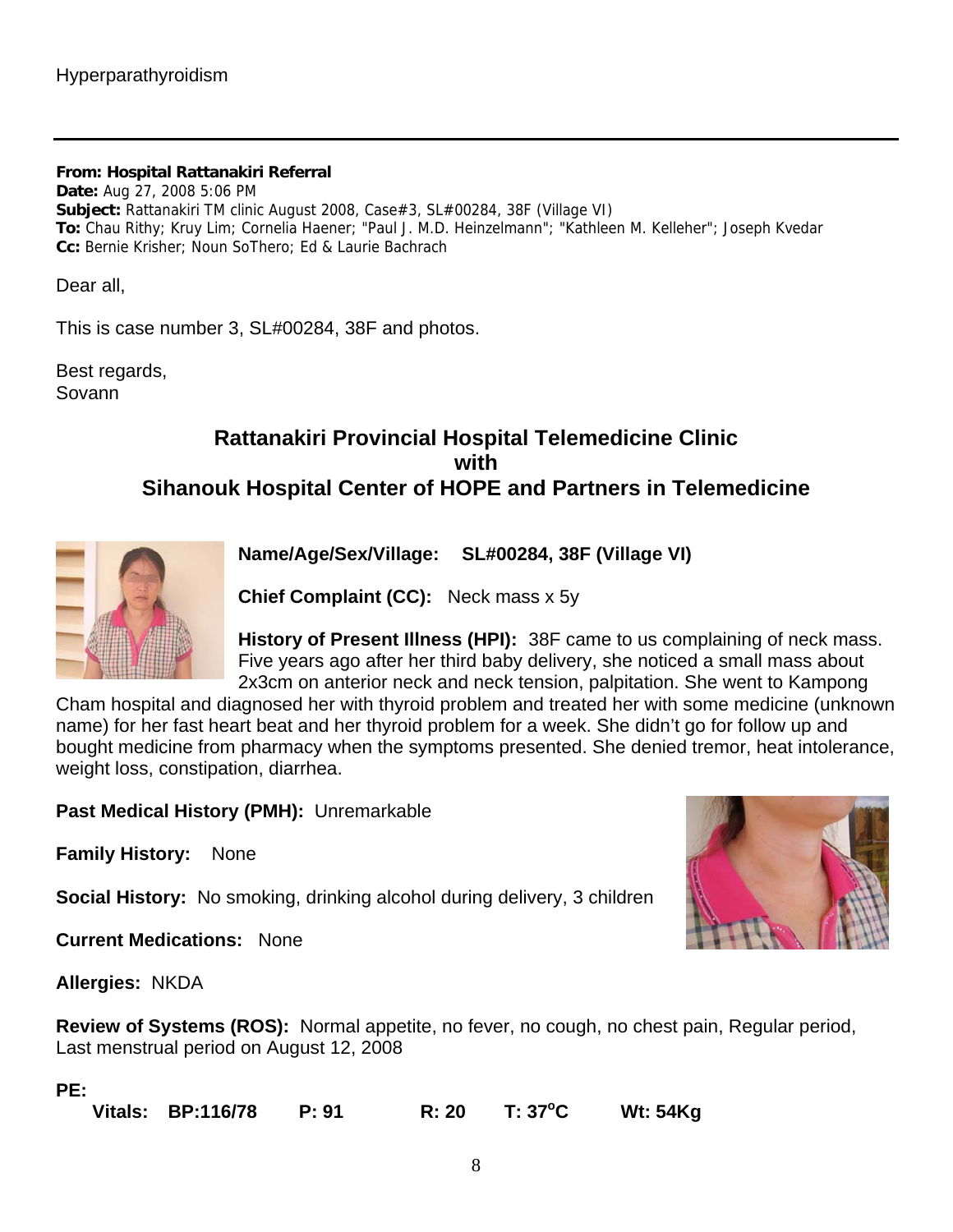#### **General:** Look stable

**HEENT:** No oropharyngeal lesion, pink conjunctiva, a mass on anterior neck about 3x4cm, smooth, regular border, no bruit, no tender, mobile on swallowing, no lymph node palpable, no JVD

**Chest:** CTA bilaterally, no rales, no rhonchi; H RRR, no murmur

**Abd:** Soft, no tender, no distension, (+) BS, no HSM, no surgical scar

**Extremity/Skin:** No edema, no rash, no lesion

**MS/Neuro:** MS +5/5, motor and sensory intact, slightly tremor on upper extremity, DTRs +2/4, normal gait

> **Lab/study:** Neck mass ultrasound photo attached Conclusion: Nodular goiter

#### **Assessment:**

- 1. Thyroid cyst
- 2. Nodular goiter

#### **Plan:**

1. Draw blood for THS and Free T4 at SHCH

#### Labs available locally: Hemoglobin, UA, Glucose, Stool Occult Blood, and Pregnancy Test

#### **Specific Comments/Questions for Consultants: Do you agree with my assessment and plan?**

**Examined by: Nurse Sovann Peng Date: August 27, 2008** 

Please send all replies to [kirihospital@gmail.com](mailto:kirihospital@gmail.com) and cc: to [tmed\\_rithy@online.com.kh](mailto:tmed_rithy@bigpond.com.kh)

*The information transmitted in this e-mail is intended only for the person or entity to which it is addressed and may contain confidential and/or privileged material. Any review, retransmission, dissemination or other use of or taking of any action in reliance upon, this information by persons or entities other than the intended recipient is prohibited. If you received this e-mail in error, please contact the sender and delete material from any computer.*

**From: Cusick, Paul S.,M.D. Date:** Aug 28, 2008 5:57 AM **Subject:** RE: Rattanakiri TM clinic August 2008, Case#3, SL#00284, 38F (Village VI) **To:** "Fiamma, Kathleen M."; kirihospital@gmail.com **Cc:** tmed\_rithy@online.com.kh

I agree with your assessment and management. It is reassuring that she does not have any symptoms or enlarged lymph nodes. Clinically, this is not active at this time.

TSH and T4(thyroxine) would be helpful in guiding management. Endocrine consultation may be necessary after reviewing blood results.

9



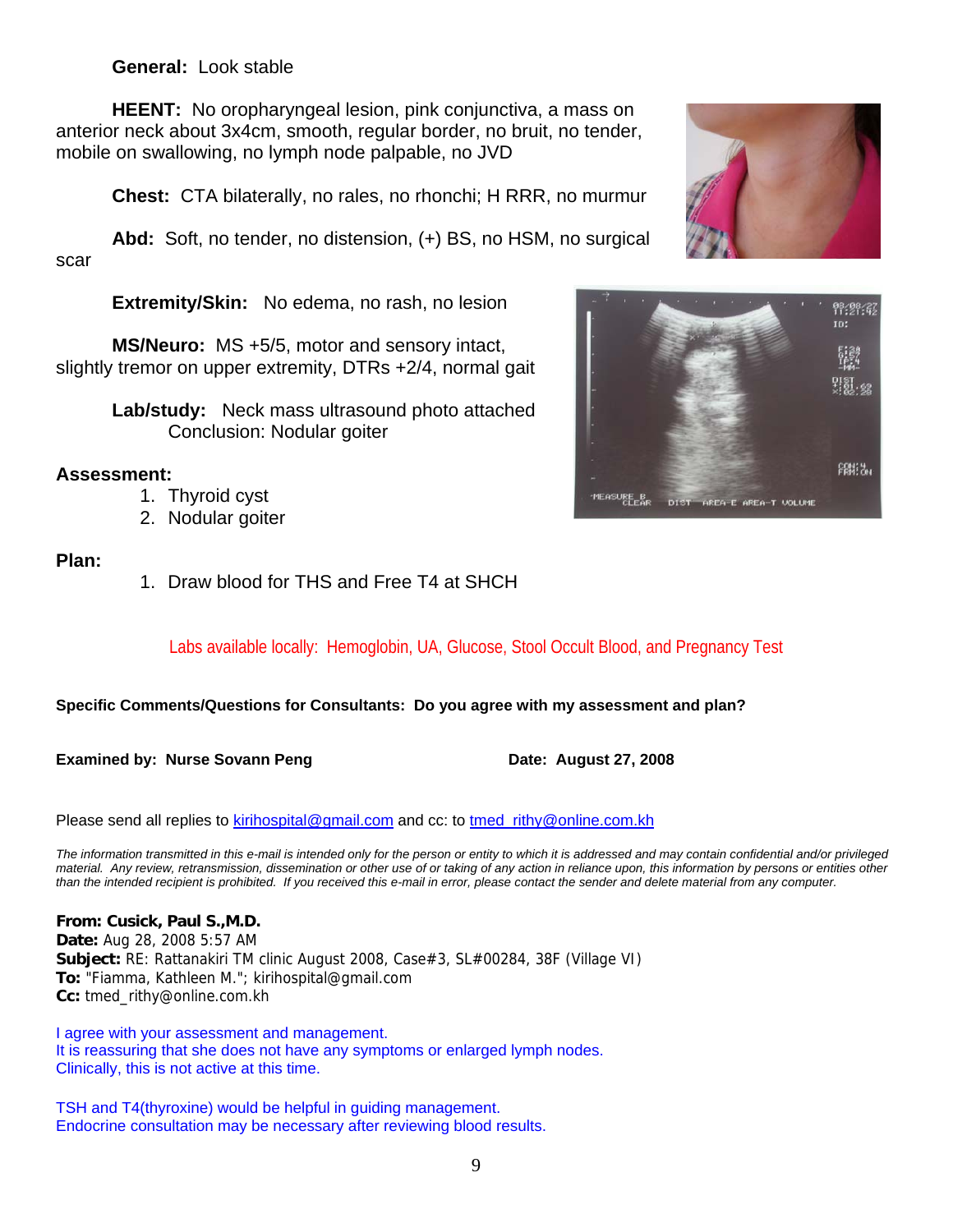Graves disease and Hashimoto's thyroiditis are the most likely diagnosis in this case.

Thank you for the opportunity to assist

Paul

# **From: Hospital Rattanakiri Referral**

**Date:** Aug 27, 2008 5:12 PM **Subject:** Rattanakiri TM clinic August 2008, Case#4, SP#00081, 54F (Village III) **To:** Chau Rithy; Kruy Lim; "Paul J. M.D. Heinzelmann"; "Kathleen M. Kelleher"; Joseph Kvedar **Cc:** Bernie Krisher; Noun SoThero; Ed & Laurie Bachrach

Dear all,

This is the last case for Rattanakiri TM Clinic August 2008, Case number 4, SP#00081, 54F (Follow up patient, seen in 2004) and photo. Please reply to the cases before Thursday afternoon. Thank you very much for your cooperation and support in this project.

Best regards, Sovann

# **Rattanakiri Provincial Hospital Telemedicine Clinic with Sihanouk Hospital Center of HOPE and Partners in Telemedicine**



**Patient:** SP#00081, 54F (Village III)

**Subject:** 54F was seen through our telemedicine clinic on June 2004 with diagnosis of HTN. She presented with symptoms of headaches, blurred vision, neck tension, polyuria, polydypsia, polyphagia and extremity numbness. In this one month, she was examined with BP: 200/120mmHg, protein 3+ and glucose 201mg/dl and was treated with Gliclazide 30mg 1t po bid, Lipanthyl 100mg 1t bid at private clinic. She also takes traditional medicine. She denied of fever, cough, chest pain, hematuria, oliguria, dysuria, edema.

**Medication:** 

- 1. Gliclazide 30mg 1t po bid
- 2. Lipanthyl 100mg 1t po bid
- 3. Traditional medicine

**Allergies:** NKDA

#### **Object:**

**Vital Signs: BP: 170/110 P: 96 R: 23 T: 37 Wt: 52kg**

**General:** Look stable

**HEENT:** No oropharyngeal lesion, pink conjunctiva, no icterus, no neck mass, no lymph node palpable

**Chest:** CTA bilaterally, no rale, no rhonchi; H RRR, no murmur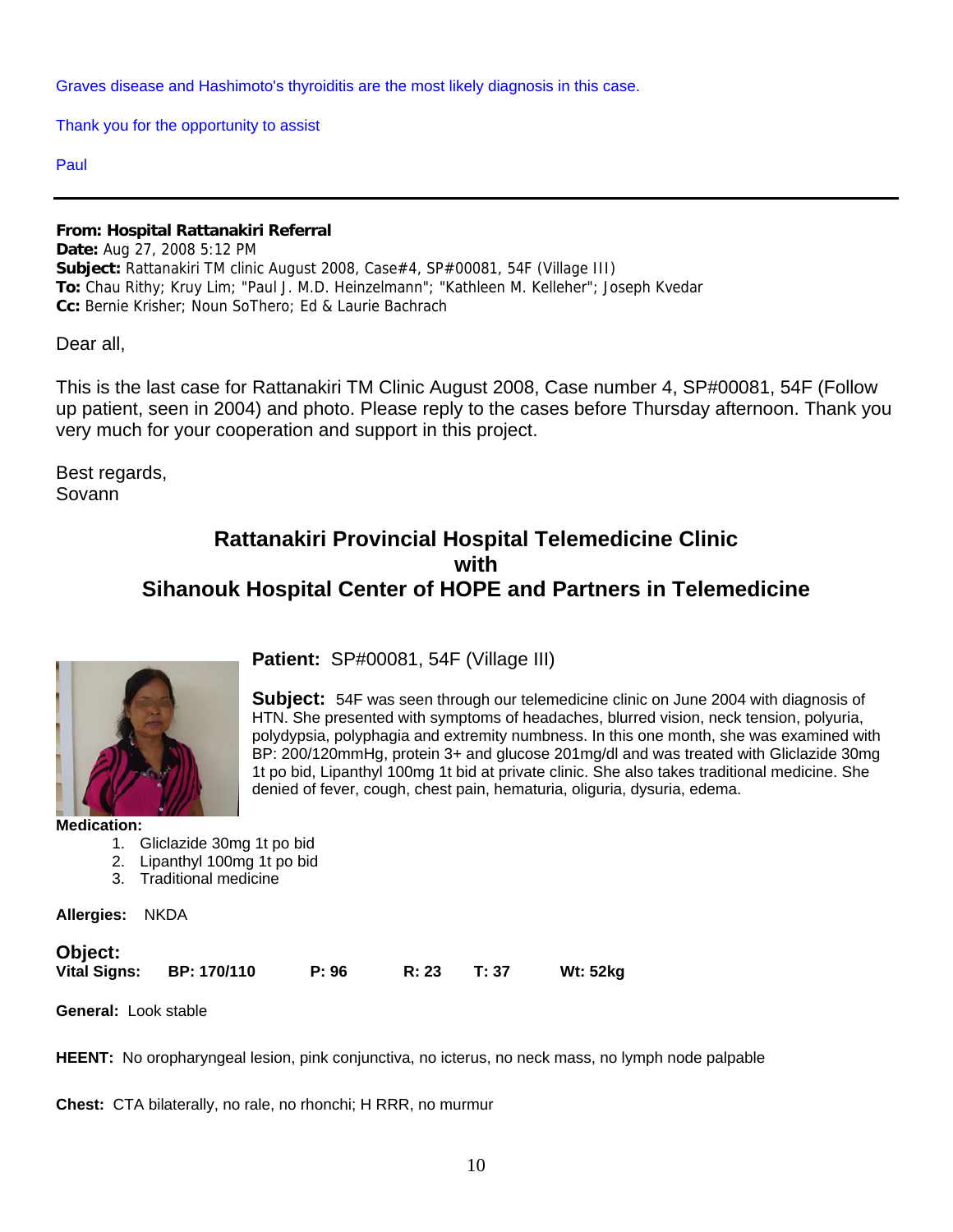**Abdomen:** Soft, no tender, no distension, (+) BS, no HSM

**Extremity/Skin:** No edema, no lesion, no foot wound

**MS/Neuro:** MS +5/5, motor and sensory intact, DTRs +2/4, normal gait

#### **Previous Lab/Studies: On August 25, 2008**

| <b>WBC</b> | $=4600/mm^{3}$ |                    |
|------------|----------------|--------------------|
| Eosinophil | $= 0.3%$       |                    |
| Neutrophil | $= 59%$        |                    |
| Lymphocyte | $= 36%$        |                    |
| Monocyte   | $= 0.2%$       |                    |
| Urea       | $= 21.9$       | $[10 - 50]$        |
| Creat      | $= 0.7$        | $[0.5 - 0.7]$      |
| Glucose    | $= 201.2$      | $[75 - 115]$       |
| Tot chole  | $= 161.5$      | [ <sub>200</sub> ] |
| Calcium    | $= 7.2$        | $[8.1 - 10.4]$     |
|            |                |                    |

#### **On July 17, 2008**

 UA: Gluc 3+, protein 2+ RBS: 422mg/dl

#### **Lab/Studies Requests:**

# **Assessment:** 1. HTN

- 
- 2. DMII

#### **Plan:**

- 1. Glibenclamide 5mg 1t po qAM for one month
- 2. Metformin 500mg 2t po qhs for one month
- 3. Captopril 25mg ¼ po bid for one month
- 4. ASA 300mg ¼t po qd for one month
- 5. Educate on diabetic diet and foot care, exercise

#### Labs available locally: Hemoglobin, UA, Glucose, Stool Occult Blood, and Pregnancy Test

#### **Specific Comments/Questions for Consultants: Do you agree with my assessment and plan?**

**Examined by: Dr. Leng Sreng Date: August 26, 2008** 

Please send all replies to [kirihospital@gmail.com](mailto:kirihospital@gmail.com) and cc: to tmed rithy@online.com.kh .

*The information transmitted in this e-mail is intended only for the person or entity to which it is addredded and may contain confidential and/or priviledged material. Any review, retransmission, dissemination or other use of or taking of any action in reliance upon, this information by persons or entities other than the intended recipient is prohibited. If you received this e-mail in error, please contact the sender and delete material from any computer.*

**From:** Cusick, Paul S.,M.D. **Date:** Aug 28, 2008 6:01 AM **Subject:** Rattanakiri TM clinic August 2008, Case#4, SP#00081, 54F (Village III)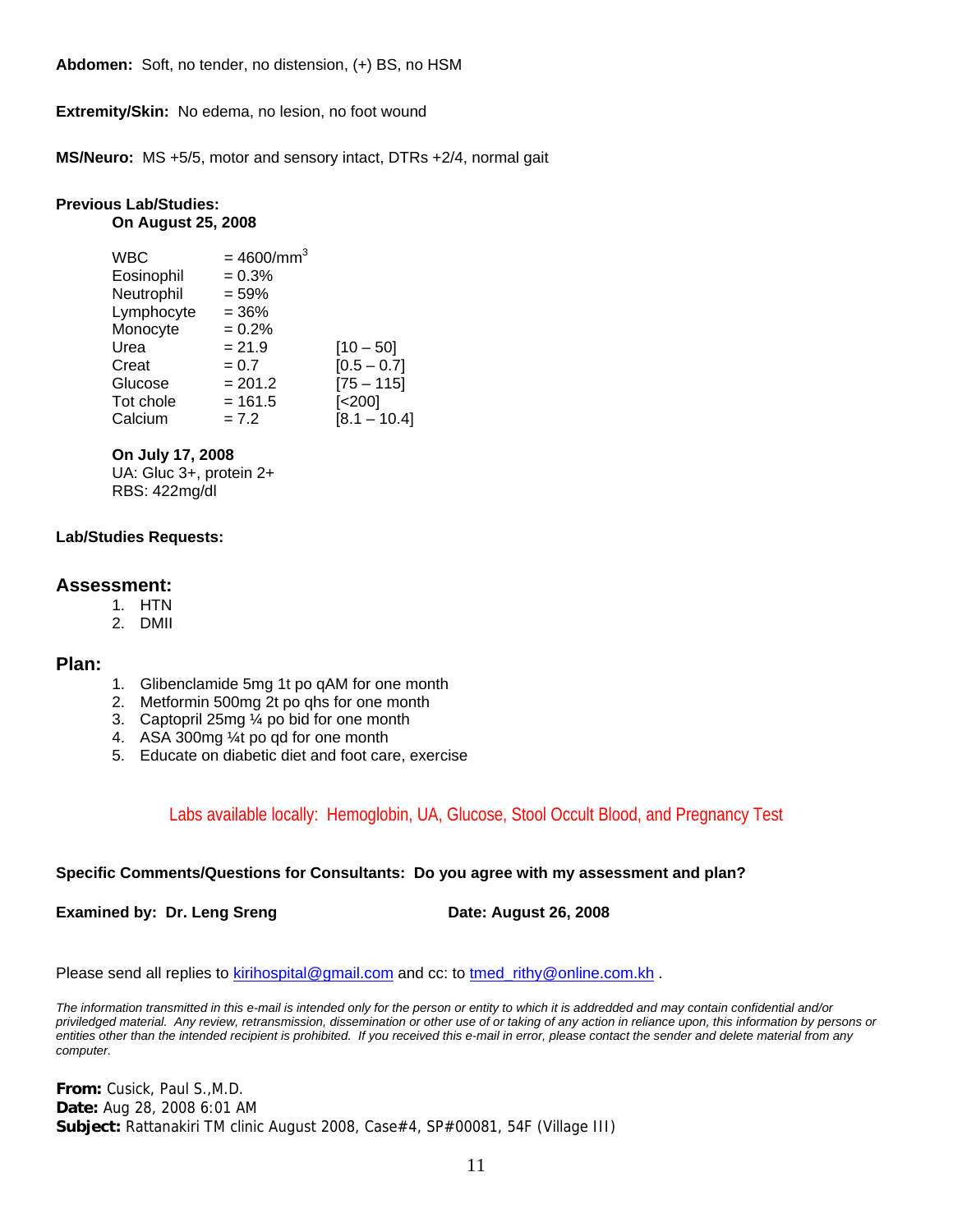I agree that this patient needs more aggressive treatment for DM type 2 and htn complicated by proteinuria.

She needs dietary input as well.

You should follow up glucose and bp in a month and you will likely need to increase the captopril.

What are these medications? [Gliclazide 30mg 1t po bid, Lipanthyl 100mg 1t bid ]

Thank you,

Paul

# **Thursday, August 28, 2008**

# **Follow-up Report for Rattanakiri TM Clinic**

There were 3 new patients and 1 missed-follow up seen during this month TM clinic at Rattanakiri Referral Hospital (RRH). The data of 4 cases was transmitted and received replies from both Phnom Penh and Boston, other 19 patients came for follow up and refill medication, and 35 patients seen by PA Rithy for minor problems. Per advice sent by Partners in Boston and Phnom Penh Sihanouk Hospital Center of HOPE as well as advices from PA Rithy on site, the following patients were managed and treated per local staff:

[Please note that in general the practice of dispensing medications at RRH for all patients is usually limited to a maximum of 7 days treatment with expectation of patients to return for another week of supplies if needed be. This practice allows clinicians to monitor patient compliance to taking medications and to follow up on drug side effects, changing of medications, new arising symptoms especially in patients who live away from the town of Banlung and/or illiterate. Nearly all medications and some lab tests not available/done at RRH are provided by SHCH to TM patients at no cost]

# **Treatment Plan for Rattanakiri TM Clinic August 2008**

**1. OS#00282, 43M (Village III) Diagnosis:** 

1. HTN

#### **Treatment:**

1. HCTZ 25mg 1tb qd for 2 months

2. Do regular exercise

## **2. SM#00283 39F Village VI**

- **Diagnosis:** 
	- 1. Urticaria
	- 2. Dyspepsia

#### **Treatment:**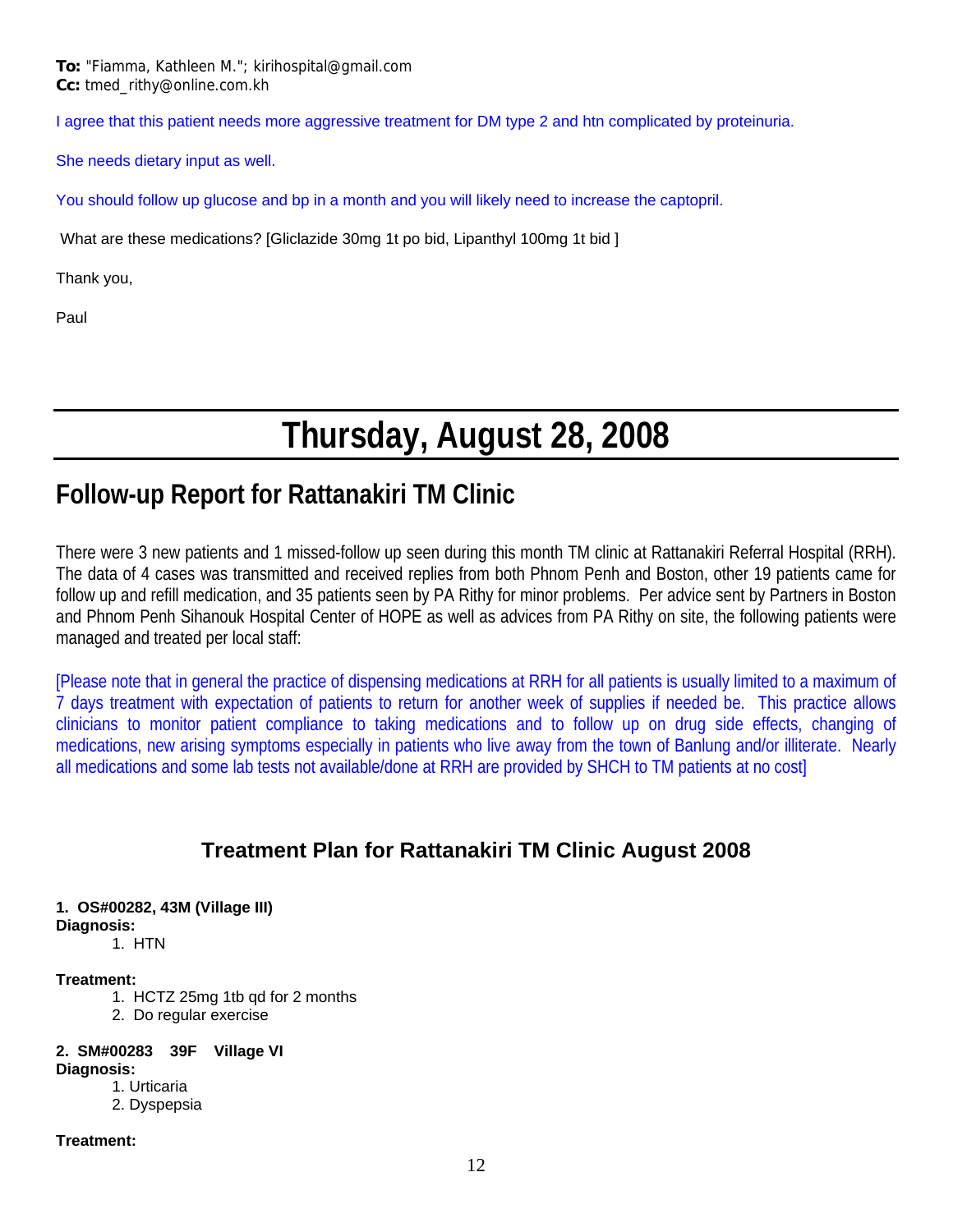- 1. Cetirizine 10mg 1tab qd for one week
- 2. Al(OH)3 500mg 1tab qd for one week

#### **3. SL#00284, 38F (Village VI)**

#### **Diagnosis:**

- 1. Thyroid cyst
- 2. Nodular goiter

#### **Treatment:**

1. Draw blood for THS and Free T4 at SHCH

#### **Lab result on August 28, 2008**

| TSH = 0.21        | $[0.49 - 4.67]$  |
|-------------------|------------------|
| Free $T4 = 12.71$ | $[9.14 - 23.81]$ |

#### **4. SP#00081, 54F (Village III)**

#### **Diagnosis:**

- 1. HTN
- 2. DMII

#### **Treatment:**

- 1. Glibenclamide 5mg 1t po qAM for one month
- 2. Metformin 500mg 2t po qhs for one month
- 3. Captopril 25mg ¼ po bid for one month
- 4. ASA 300mg ¼t po qd for one month
- 5. Educate on diabetic diet and foot care, exercise
- 6. Draw blood for CBC, Lyte, BUN, Creat, Gluc and HbA1C at SHCH

| <b>WBC</b>     | $= 5.9$ | $[4 - 11 \times 10^9/L]$         | Na         | $=140$  | $[135 - 145]$ |
|----------------|---------|----------------------------------|------------|---------|---------------|
| RBC            | $=4.5$  | $[3.9 - 5.5 \times 10^{12} / L]$ | Κ          | $= 2.6$ | $[3.5 - 5.0]$ |
| Hb             | $=13.0$ | $[12.0 - 15.0g/dL]$              | СI         | $= 93$  | $[95 - 110]$  |
| Ht             | $=41$   | $[35 - 47\%]$                    | <b>BUN</b> | $=0.8$  | $[0.8 - 3.9]$ |
| <b>MCV</b>     | $= 90$  | $[80 - 100$ fl]                  | Creat      | $= 51$  | $[44 - 80]$   |
| MCH            | $=29$   | $[25 - 35pg]$                    | Gluc       | $= 8.4$ | $[4.2 - 6.4]$ |
| $MHCH = 32$    |         | $[30 - 37\%]$                    |            |         |               |
| Plt            | $= 112$ | $[150 - 450x10^9/L]$             |            |         |               |
| Lym            | $=2.8$  | $[1.0 - 4.0x10^9/L]$             |            |         |               |
| HbA1C $=$ 11.0 |         | $[4 - 6]$                        |            |         |               |

# **Patient who came for follow up and refill medication**

#### **1. NS#00006, 18F (Village I)**

#### **Diagnosis:**

1. Euthyroid goiter

#### **Treatment:**

- 1. Carbimazole 5mg 1t po tid (#300tab)
- 2. Propranolol 40mg ¼t po bid
- 3. Draw blood for TSH and Free T4 at SHCH

#### **Lab result on August 28, 2008**

| $TSH = 2.92$    | [0.49 - 4.67]    |
|-----------------|------------------|
| Free T4= $6.28$ | $[9.14 - 23.81]$ |

#### **2. NH#00010, 53F (Village III)**

#### **Diagnosis:**

1. HTN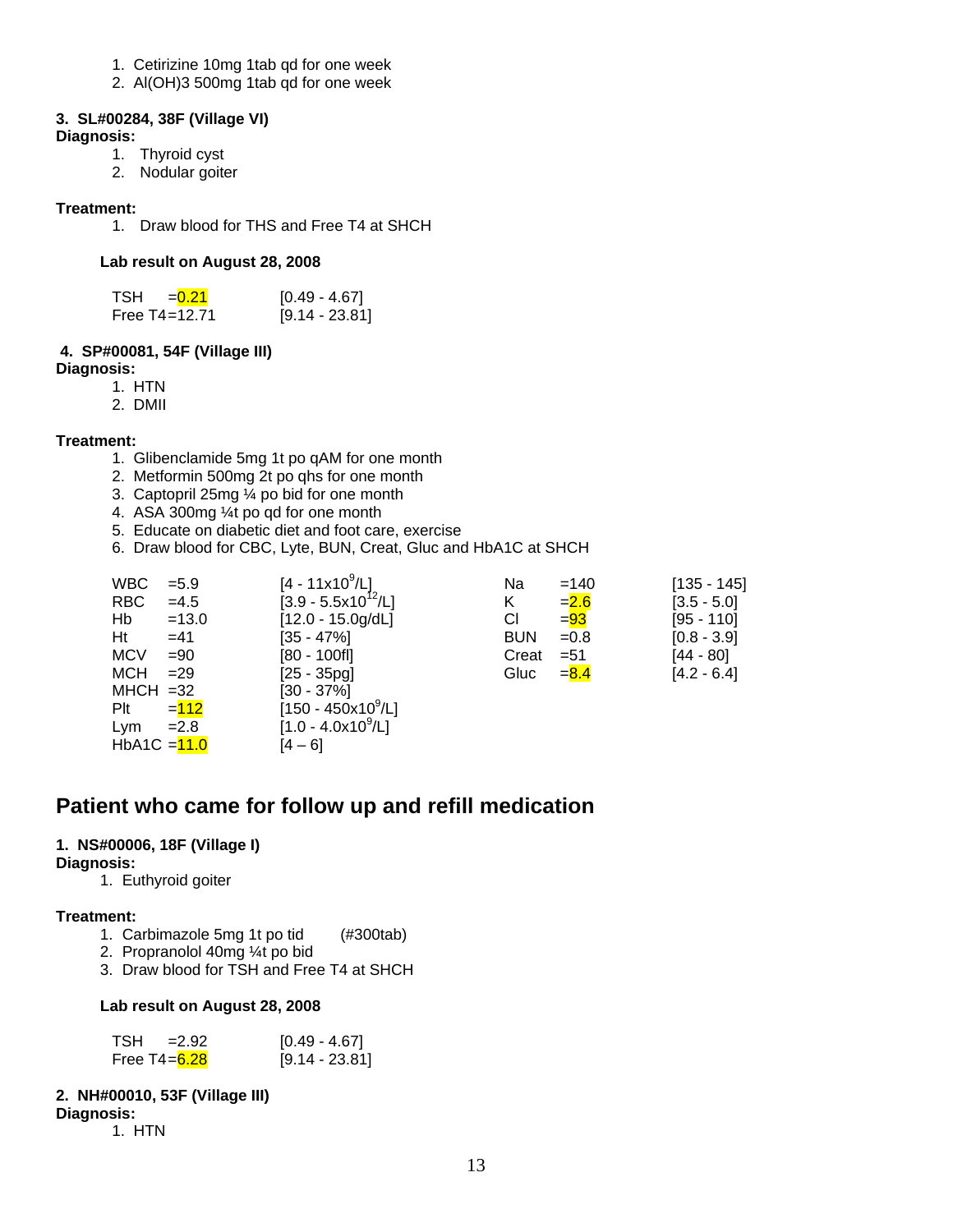- 2. DMII
- 3. LVH
- 4. VHD (AR/AS??)

#### **Treatment:**

- 1. Atenolol 50mg 1t po bid (#200)
- 2. Chlorpropramide 1t po bid (buy)
- 3. ASA 300mg 1/4t po qd (#25)
- 4. Captopril 25mg 1t po tid (#300)
- 5. HCTZ 25mg 2t po qd (#200)
- 6. Draw blood for Gluc, HbA1C at SHCH

#### **Lab result on August 28, 2008**

| Gluc          | $= 6.9$ | $[4.2 - 6.4]$ |
|---------------|---------|---------------|
| $HbA1C = 6.9$ |         | ${4 - 6}$     |

#### **3. UP#00093, 52F (Village III)**

#### **Diagnosis:**

1. Euthyroid goiter

#### **Treatment:**

- 1. Carbimazole 5mg 1t po qd (#100)
- 2. Propranolol 40mg 1/4t po bid

#### **4. CL#00122, 34F (Village III)**

#### **Diagnosis:**

- 1. Euthyroid goiter
- 2. BV

#### **Treatment:**

1. Clotrimazole vaginal cream 1% qd for 5d

#### **5. PO#00148, 67F (Village III)**

**Diagnosis:** 

- 1. HTN
- 2. DMII with PNP

#### **Treatment:**

- 1. Metformin 500mg 2t po qhs (#200tab)
- 2. Glibenclamide 5mg 2t po bid (#400)
- 3. Captopril  $25mg \frac{1}{4}$  po bid  $(#50)$
- 4. ASA 300mg ¼t po qd (#25tab)
- 5. Amitriptylin 25mg ½t po qhs (#50)
- 6. Simvastatin 5mg 1t po qhs (buy)
- 7. Draw blood for Tot Chole, TG, Gluc and HbA1C at SHCH

#### **Lab result on August 28, 2008**

| Gluc $=9.7$    |         | $[4.2 - 6.4]$      |
|----------------|---------|--------------------|
| $HbA1C = 9.5$  |         | $[4 - 6]$          |
| T. Chol $=3.5$ |         | $\left[5.7\right]$ |
| TG –           | $= 2.2$ | $[-1.71]$          |

#### **6. PS#00149, 26F (Village I)**

#### **Diagnosis:**

1. Euthyroid Goiter

#### **Treatment:**

1. Carbimazole 5mg 1t po qd (#100)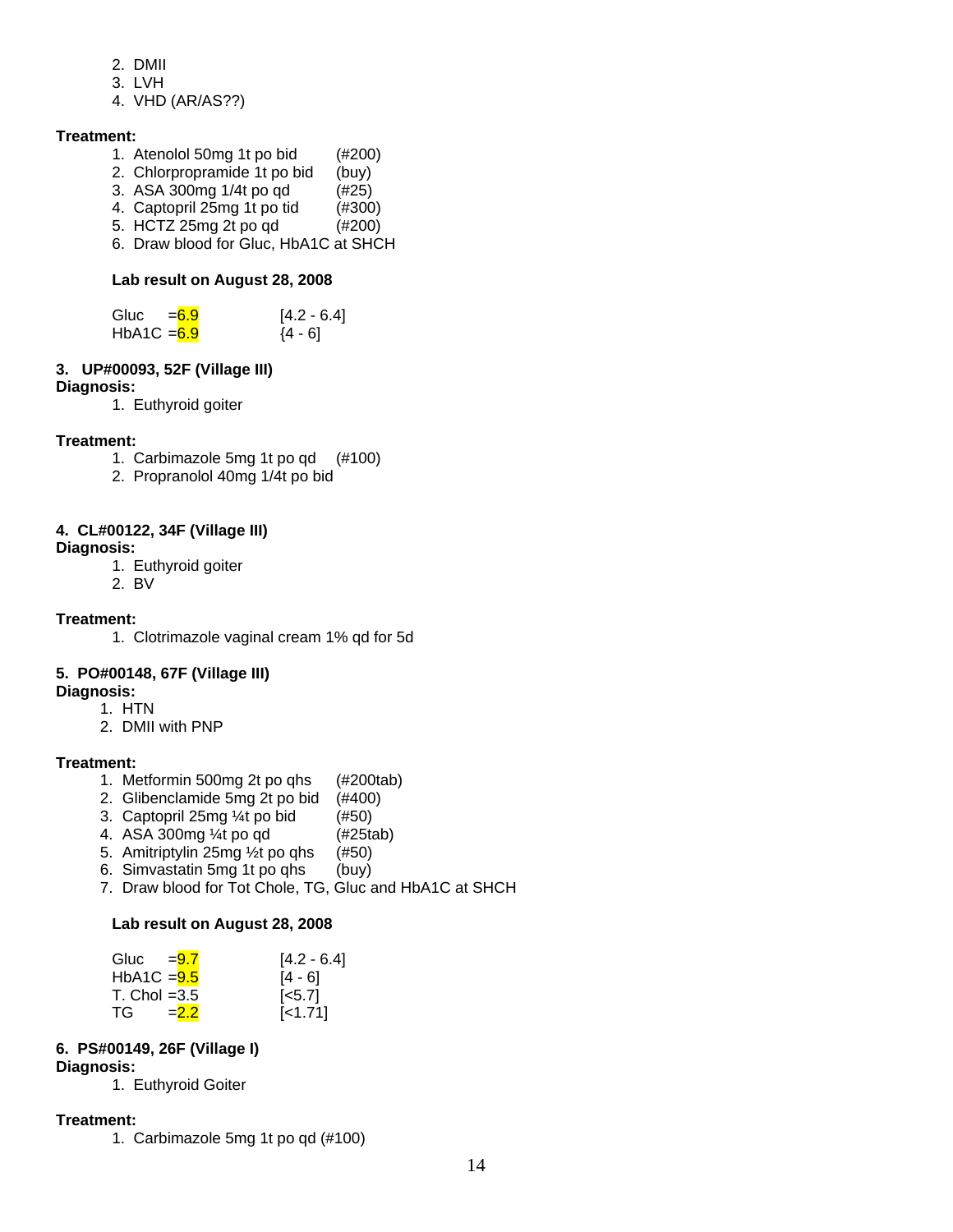#### **7. OT#00155, 45F (Bor Keo) Diagnosis:**

- 1. HTN
- 2. DMII
- 

#### **Treatment:**

- 1. Metformin 500mg 2t qAM, 3t qPM (#500tab)
- 2. Glibenclamide 5mg 2t po bid (#400tab)
- 3. Captopril 25mg 1/2t po bid (#100tab)
- 4. ASA 300mg  $\frac{1}{4}$ t po qd (#25tab)
- 5. Amitriptylin 25mg ½t po qhs (#50tab) 6. Citirizin 10mg 1t po qd (buy)
- 7. Draw blood for Gluc and HbA1C at SHCH

#### **Lab result on August 28, 2008**

| Gluc<br>$= 11.4$ | $[4.2 - 6.4]$ |
|------------------|---------------|
| HbA1C $=$ 12.7   | $[4 - 6]$     |

## **8. RH#00160, 67F (Village I)**

#### **Diagnosis:**

- 1. HTN
- 2. OA

#### **Treatment:**

- 1. Captopril 25mgmg 1tab po qd (#100)
- 2. Amitriptylin 25mg ½ tab po qhs (#50)
- 3. ASA 300mg ¼tab po qd (#25)

# **9. CO#00188, 38F (Village I)**

#### **Diagnosis:**

1. Euthyroid goiter

#### **Treatment:**

1. Draw blood for TSH, Free T4 at SHCH

#### **Lab result on August 28, 2008**

| TSH = 0.44        | $[0.49 - 4.67]$  |
|-------------------|------------------|
| Free $T4 = 13.15$ | $[9.14 - 23.81]$ |

#### **10. PN#00229, 45F (Village VI)**

#### **Diagnosis:**

1. DMII

#### **Treatment:**

- 1. Chlorpropramide 250mg 1t po bid (buy)
- 2. Metformin 500mg 1t po qhs (#100tab)
- 3. ASA 300mg  $^{1}/_{4}$ t po qd (#25tab)
- 4. Draw blood for Gluc and HbA1C at SHCH

#### **Lab result on August 28, 2008**

| Gluc                     | $= 7.3$ | $[4.2 - 6.4]$ |
|--------------------------|---------|---------------|
| HbA1C = <mark>8.9</mark> |         | $[4 - 6]$     |

#### **11. OH#00230, 59F (Village III)**

**Diagnosis:**

- 1. Euthyroid
- 2. HTN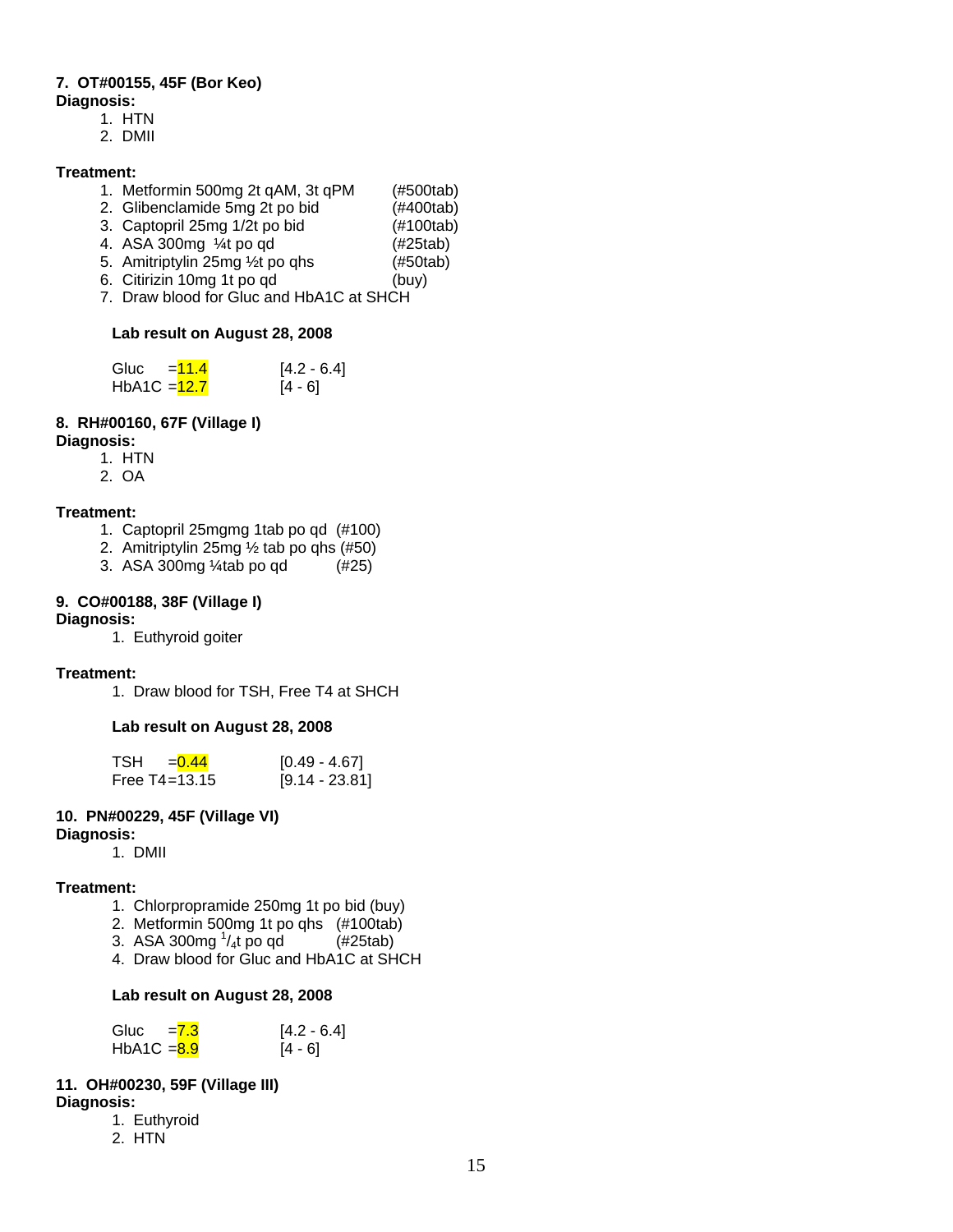#### **Treatment:**

- 1. Atenolol 50mg 1/2t po bid (#100)
	- 2. Captopril 25mg 1/2t po bid (#100)
	- 3. Draw blood for Lyte, Creat, Gluc, TSH and free T4 at SHCH

#### **Lab result on August 28, 2008**

| Na         | $= 150$       | [135 - 145]      |
|------------|---------------|------------------|
| K.         | $=4.6$        | $[3.5 - 5.0]$    |
| СI         | $= 112$       | $[95 - 110]$     |
| Creat      | $= 67$        | $[44 - 80]$      |
| Gluc       | $=4.4$        | $[4.2 - 6.4]$    |
| <b>TSH</b> | $=0.57$       | $[0.49 - 4.67]$  |
|            | Free T4=14.62 | $[9.14 - 23.81]$ |

#### **12. KK#00231, 45F (Village I) Diagnosis:**

1. DMII

#### **Treatment:**

- 1. Chlorpropramide 250mg 1t po bid (buy)
- 2. Metformin 500mg 2t po qhs (#200)
- 3. Captopril 25mg 1/4t po qd (#25)
- 4. ASA 300mg 1/4t po qd (#25)
- 5. Draw blood for Gluc and HbA1C at SHCH

#### **Lab result on August 28, 2008**

| Gluc<br>$= 8.3$ | $[4.2 - 6.4]$ |
|-----------------|---------------|
| HbA1C $=$ 10.4  | $[4 - 6]$     |

#### **13. SV#00256, 43M (Village I)**

#### **Diagnosis:**

1. DMII

#### **Treatment:**

- 1. Glibenclamide 5mg 2t po qd (buy)<br>2. Metformin 500mg 2t po qhs (#200tab)
- 2. Metformin 500mg 2t po qhs
- 3. Draw blood for Gluc and HbA1C at SHCH

#### **Lab result on August 28, 2008**

| $=10.2$<br>Gluc           | $[4.2 - 6.4]$ |
|---------------------------|---------------|
| HbA1C = <mark>10.6</mark> | [4 - 6]       |

#### **14. SS#00258, 61F (Village III)**

**Diagnosis:**

1. DMII

#### **Treatment:**

- 1. Glibenclamide 250mg 1t po qd (#100tab)
- 2. Draw blood for Gluc and HbA1C at SHCH

#### **Lab result on August 28, 2008**

| Gluc<br>$=12.1$ | $[4.2 - 6.4]$ |
|-----------------|---------------|
| HbA1C $=6.2$    | $[4 - 6]$     |

#### **15. KC#00260, 44F (Village V) Diagnosis:**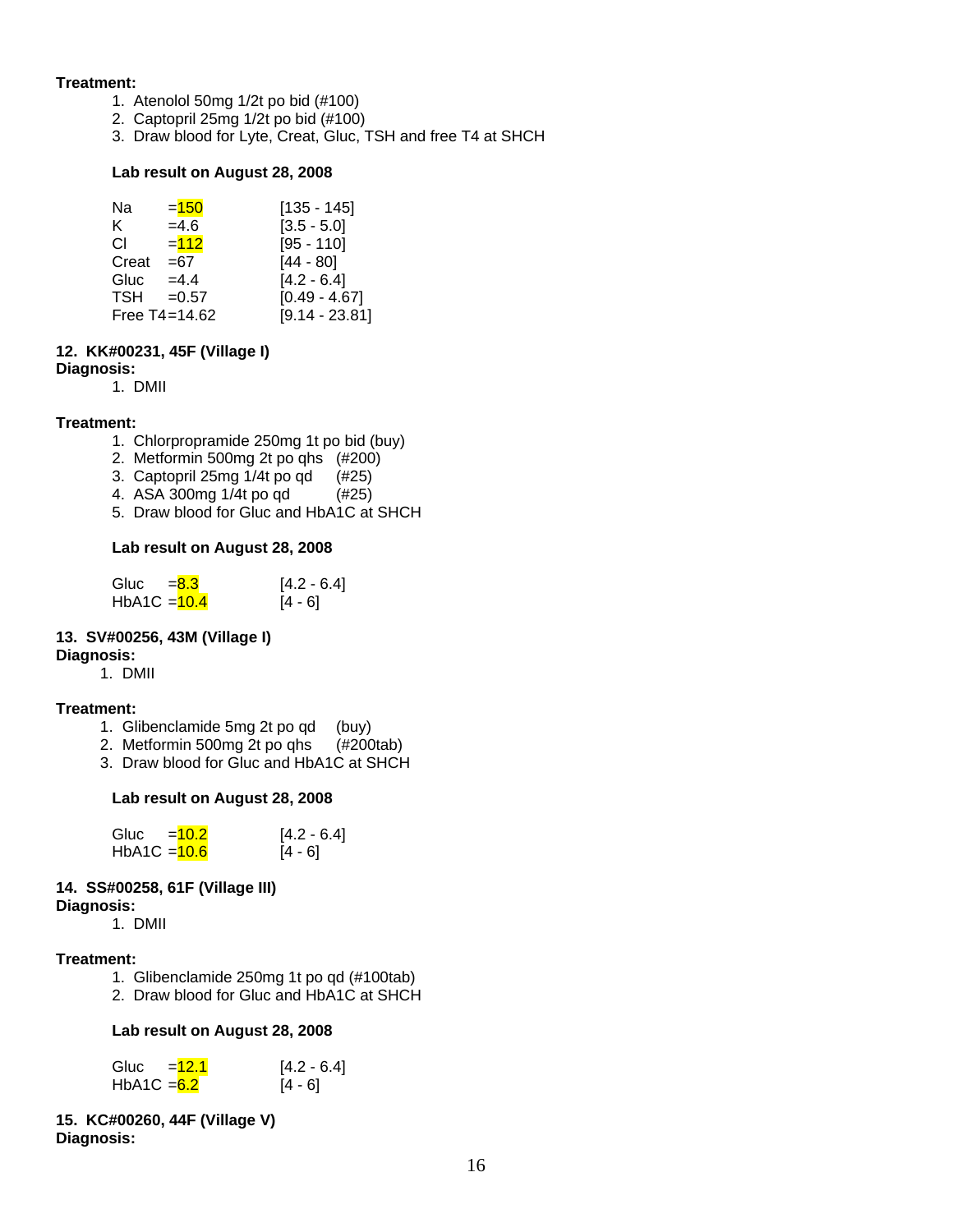1. DMII

#### **Treatment:**

- 1. Metformin 500mg 1t po qhs (#100tab)
- 2. Glibenclamide 5mg 1t po qd (buy)
- 3. Draw blood for Gluc and HbA1C at SHCH

#### **Lab result on August 28, 2008**

| Gluc          | $= 2.8$ | $[4.2 - 6.4]$ |
|---------------|---------|---------------|
| $HbA1C = 6.0$ |         | $[4 - 6]$     |

#### **16. TV#00267, 55F (Village II)**

#### **Diagnosis:**

1. DMII

#### **Treatment:**

- 1. Metformin 500mg 1t po qAM and 2t po qhs (#300)
- 2. Captopril 25mg 1/4t po bid (buy)
- 3. ASA 300mg 1/4t po qd (#25)
- 4. Draw blood for Gluc and HbA1C at SHCH

#### **Lab result on August 28, 2008**

| Gluc          | $= 7.1$ | $[4.2 - 6.4]$ |
|---------------|---------|---------------|
| $HbA1C = 9.6$ |         | $[4 - 6]$     |

#### **17. VC#00268, 66M (Bey Srok Village)**

**Diagnosis:**

1. DMII

#### **Treatment:**

- 1. Metformin 500mg 2t po bid (#400tab)
- 2. Glibenclamide 5mg 2t po bid (#buy)
- 3. Captopril 25mg 1/4t po qd (#25tab)
- 4. ASA 300mg 1/4t po qd (#25tab)
- 5. Draw blood for Gluc and HbA1C at SHCH

#### **Lab result on August 28, 2008**

| Gluc                     | $= 9.8$ | $[4.2 - 6.4]$ |
|--------------------------|---------|---------------|
| HbA1C = <mark>7.9</mark> |         | [4 - 6]       |

#### **18. OE#00273, 65M (Village I)**

#### **Diagnosis:**

1. DMII with PNP

#### **Treatment:**

- 1. Glibenclamide 5mg 2t po bid (#400tab)
- 2. Captopril 25mg 1/4t po qd (buy)<br>3. ASA 300mg 1/4t po qd (#25tab)
- 3. ASA 300 $mg$  1/4t po  $qd$
- 4. Amitriptylin 25mg 1/2t po qhs (#50tab)
- 5. MTV 1t po qd for one month
- 6. Draw blood for Gluc and HbA1C at SHCH

#### **Lab result on August 28, 2008**

| Gluc $=3.4$   | $[4.2 - 6.4]$ |
|---------------|---------------|
| $HbA1C = 6.3$ | $[4 - 6]$     |

**19. MP#00275, 10M (Village I)**